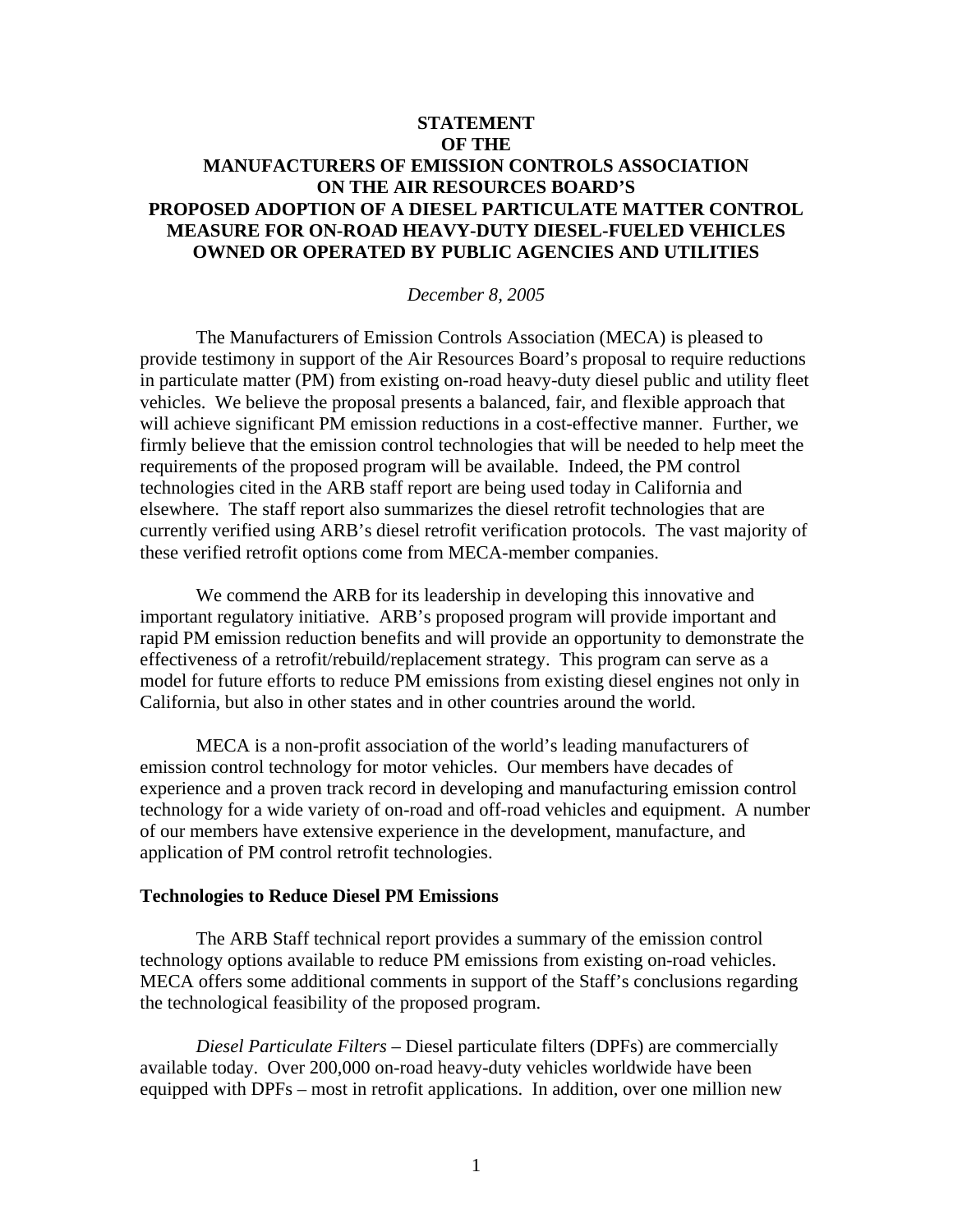passenger cars have been equipped with DPFs in Europe, and starting in 2007 every new heavy-duty on-road engine sold in the U.S. and Canada will be equipped with a highefficiency DPF. The operating and durability performance of DPFs has been very impressive. For example, a growing number of on-road DPF-equipped heavy-duty vehicles have been successfully operating for several 100,000 miles or more. In addition to the successful retrofit programs cited by the ARB staff, other examples of successful programs include urban transit agencies in many large U.S. and European cities, the New York City Department of Sanitation fleet, which has successfully retrofitted refuse trucks with filters, and thousands of school buses across the U.S.

High-efficiency DPF technology can reduce PM emissions by up to 90 percent or more, ultra-fine carbon particles by up to 99+ percent and, depending on the system design, toxic HC emissions by up to 80 percent or more. Development work is underway to further enhance the performance of filter system designs. For example, work continues on developing and implementing additional filter regeneration strategies that will expand the applications for retrofitting DPFs. Also, development work on filter materials and designs to further enhance filter system durability and to further reduce backpressure is underway. New, improved DPF systems continue to enter the diesel engine OE and retrofit market.

As mentioned in the Staff report, flow-through filter systems designs capable of reducing greater than 50 percent of the PM are emerging. A variety of different flowthrough systems are being evaluated and MECA anticipates that additional flow-through filter systems will be an available option in the near future for public and utility fleet vehicles for which a high-efficiency DPF is not an available option.

MECA believes ARB's capital and operating costs estimates for DPFs in general are within a reasonable range. However, it is important to keep in mind that both capital and operating costs will vary among different engines, applications, and operating conditions. Individual MECA members have provided more detailed cost information directly to the ARB staff while staff developed the proposed rule.

*Diesel Oxidation Catalysts –* Diesel oxidation catalysts (DOCs) are capable of reducing PM emissions typically in the range of 20 to 40 percent and can reduce toxic HC emissions by up to 70 percent. DOCs have been used in retrofit applications for over 30 years. Over 100,000 on-road vehicles and 250,000 off-road vehicles and equipment have been retrofitted with DOCs. In addition, over 50 million light-duty vehicles in Europe and over 1.5 million trucks and buses in the U.S. have been equipped with DOCs as original equipment.

*NOx Control Strategies –* While NOx control is not being mandated by the proposed rule, it is worth noting that NOx control strategies exist or are emerging for diesel engines used in public and utility on-road fleet vehicles. The ARB retrofit requirement for PM reduction will create an opportunity for the fleets who elect to do so to incorporate NOx control strategies. These strategies include lean NOx catalysts, low pressure EGR, SCR, and fuel emulsions*.*